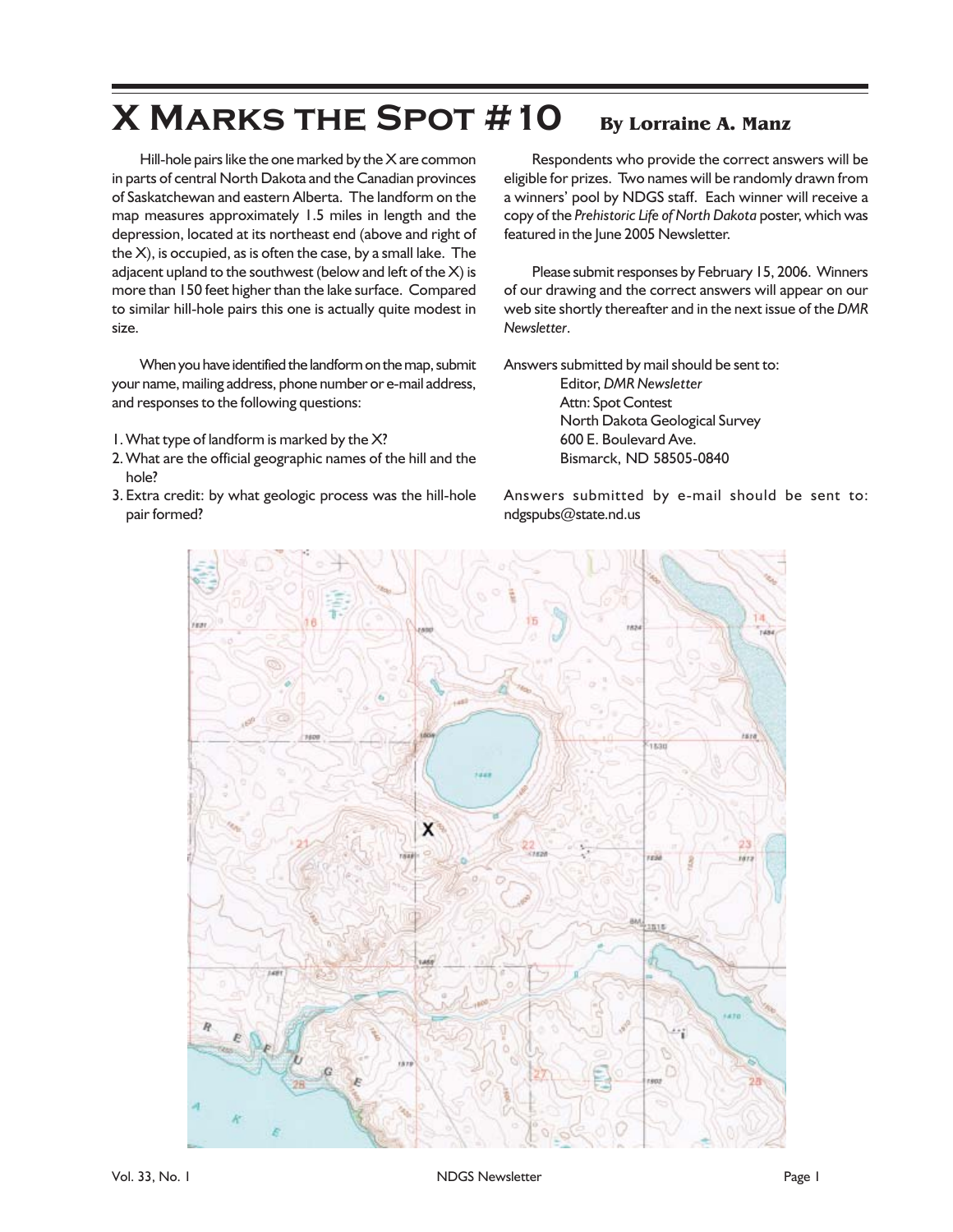To submit answers via the web, visit our homepage at http://www.state.nd.us/ndgs and select the link labeled "X Marks the Spot." Only one answer permitted per person. The contest is not open to employees of the Industrial Commission or members of their families.

## **Answer to X Marks the Spot #9**

Thirty-one readers submitted responses to contest number nine, all of whom correctly identified the  $X$  as marking the geographic center of North America. Of these, twentytwo gave its correct position at latitude 48° 10' North and longitude 100° 10' West. The city that shares its name with a popular British sport and a school made famous by 19th century author Thomas Hughes is Rugby (Hughes wrote Tom Brown's Schooldays, which was set at this famous British public school). **Dan Farrell** and **Ray Greenwood** were the lucky winners drawn by our Administrative Assistant Linda Johnson. Dan will receive a copy of *The Face of North Dakota* and Ray will receive a *Geologic Map of North Dakota*. Thanks to all for participating.

Correct answers were submitted by:

Tam Black Minot Gary Brekke Fargo Gerald Bryn Devils Lake Tim Dokter Fargo Doug Driesner Carson City, NV Mike Duffy **Minot Dan Farrell Bismarck** Ken Gardner Drayton Jay Gilbertson Brookings, SD **Ray Greenwood Jamestown** Ken Hedmark Tower City Terry Jorgenson Eden Prairie, MN William Locke John Mrozla Harwood Ramsey family\* Crystal Jerry Reinisch Carson Rittel Socorro, NM Gary Splittberger Billings, MT Kevin Sullivan Traverse City, MI Kevin Swanson Shoreview, MN Wayne Hankel Fargo Barrett Williams Tucker, GA

\*Ramsey family submitted one response as part of a collective effort.

According to the U.S. Geological Survey online publication *Elevations and Distances in the United States* (2005) the geographic center of the North American continent is located "6 miles west of Balta, Pierce County, North Dakota." Its approximate coordinates are given as latitude 48° 10' North, 100° 10' West. This description was taken from an earlier report published in 1930 by E. M. Douglas, the only difference being that Douglas used Devils Lake as a point of reference rather than the town of Balta. (The change was made because Balta is considered a more readily identifiable and permanent location.)

In 1931 the town of Rugby claimed the "Geographical Center of North America" for its own and erected a stone monument, or cairn, to that effect. Originally, the monument was located northwest of the intersection of US Highway 2 and State Route 3, but after the widening of Highway 2 in 1971 was moved to its present position on the southeast side of the junction (Fig. 1). The Rugby Area Chamber of Commerce (2003) gives the monument's coordinates as latitude 48° 21' 19" North and longitude 99° 59' 57" West, although these appear to mark its original location rather than the present one. Dondi Sobolik of the Chamber also believes this to be the case and went on to say that his own research has revealed several sets of coordinates all claiming to be the geographic center. But as far as geographic centers are concerned, exact coordinates are not important, as the following discussion will show.

The U.S. Geological Survey does not recognize the geographic center of North America (or that of the 50 States or the conterminous United States) as exact locations. The reason for this is that there is no generally accepted definition of a geographic center and no reliable way of determining it. Consequently there are probably as many geographic centers of a given area as there are definitions. Both Douglas (1930) and the U.S Geological Survey define the geographic center of an area as "…that point on which the surface of the area



Figure 1. The "Geographical Center of North America" in Rugby. The three flags represent the countries that make up the North American continent (Canada, the United States, and Mexico). A sign post showing distances to some of the more far-flung corners of the continent, including Acapulco and the Arctic Circle, stands a few yards away. The flags are flying at half mast in recognition of the victims of Hurricane Katrina. (Photo by L.A. Manz, September 12, 2005)